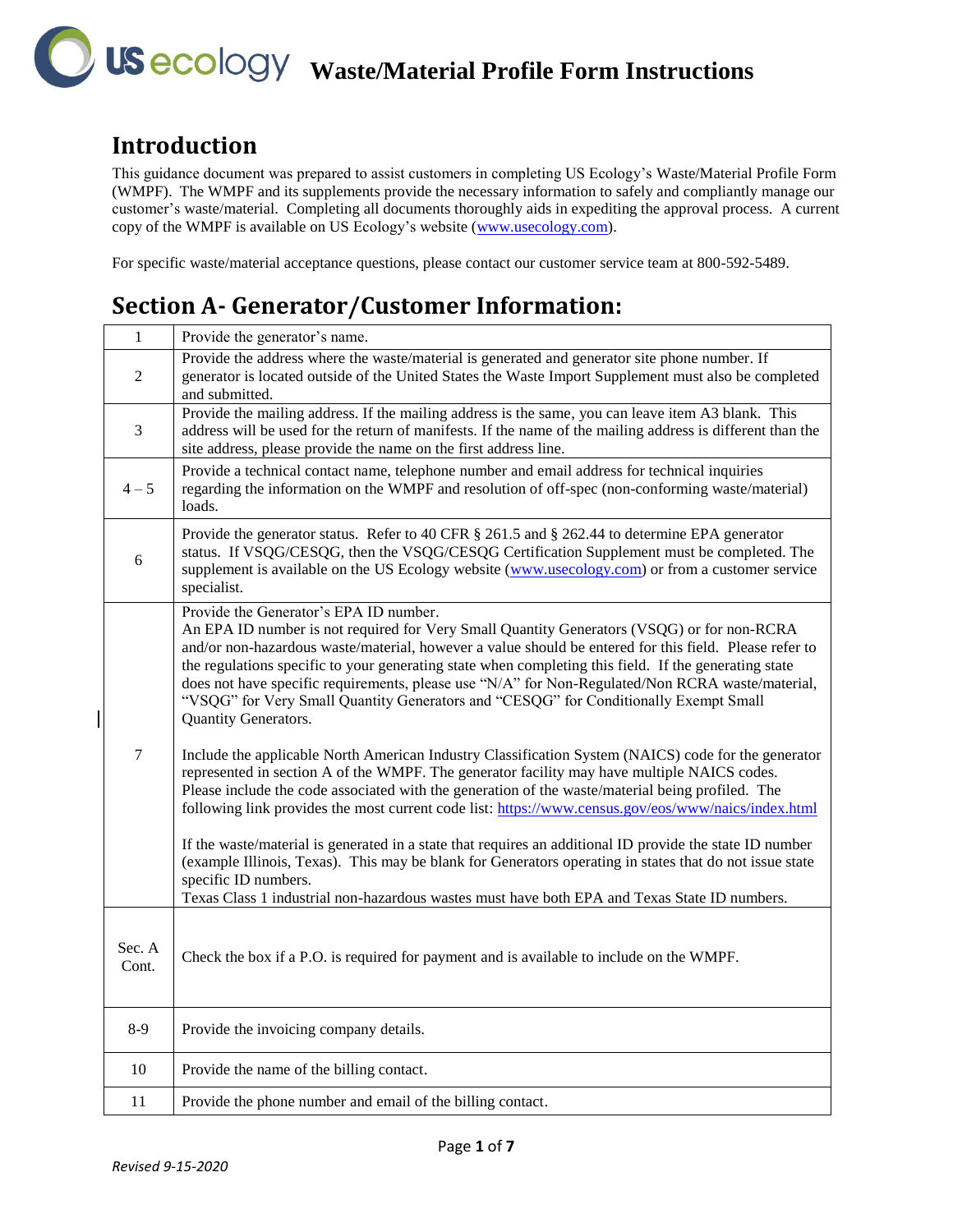#### **Section B- Waste/Material Stream:**

|   | Provide the common name for this waste/material (e.g. lead contaminated soil, baghouse dust, etc.).                                                                                                                                                                                                                                                                                                                                                                                                                                                                              |
|---|----------------------------------------------------------------------------------------------------------------------------------------------------------------------------------------------------------------------------------------------------------------------------------------------------------------------------------------------------------------------------------------------------------------------------------------------------------------------------------------------------------------------------------------------------------------------------------|
| 2 | Describe the process that generated the waste/material, including additional sheets if necessary.<br>Please provide as much information as possible to enable US Ecology to identify safety hazards and<br>determine if this process is specifically "listed" under RCRA, or if the waste/material may contain<br>characteristic hazards. For certain streams, such as IDW and remediation waste, a site history is<br>required.<br>Refer to 40 CFR §261 - Identification and Listing of Hazardous Waste, and §262 for Standards<br>Applicable to Generators of Hazardous Waste. |
| 3 | Use drop down menu to select appropriate source and form codes. The codes can also be found on the<br>EPA's website. Source and Form codes are required for all waste/material regulated under RCRA.                                                                                                                                                                                                                                                                                                                                                                             |

### **Section C- Shipping/Packaging Information:**

| $1-3$ | Indicate if the material is DOT regulated. If yes, select waste, as appropriate, and provide the Proper<br>Shipping Name, additional description (if applicable per 40 CFR 172.203), RQ details (if applicable),<br>UN/NA $\#$ (include both the two letter prefix and 4 digits), Packaging Group, ERG $\#$ , and Hazard<br>Class. |
|-------|------------------------------------------------------------------------------------------------------------------------------------------------------------------------------------------------------------------------------------------------------------------------------------------------------------------------------------|
| 4     | Indicate if utilizing a DOT Special Permit on this waste/material and identify the required permit<br>number. A copy of the special permit may be required with submission of WMPF.                                                                                                                                                |
| 5     | Provide a 24 hour emergency phone number.                                                                                                                                                                                                                                                                                          |
| 6     | Indicate if waste/material is a DOT inhalation hazard per 40 CFR 172.313                                                                                                                                                                                                                                                           |
| 7     | Indicate the container type(s) used to ship material to US Ecology. Select all that will apply.<br>Indicate the container size(s) that will be shipped. (e.g. 55 gallon drum, 275 gallon tote, Cubic Yard<br>Bag/box, etc.)                                                                                                        |
| 8     | Estimate the volume of waste and the frequency at which it will be shipped.                                                                                                                                                                                                                                                        |

### **Section D – Physical Properties:**

| Describe the physical nature of the material. List the typical value and range of contents in this<br>section. Include additional sheets as necessary. (Section E6 will be used to quantify the<br>concentrations of different compounds measured in the mixture.) For example, if a waste/material is<br>primarily soil and debris contaminated with gasoline, then describe the typical percentage and range<br>separately for each the soil and the debris, then utilize E6 to quantify the gasoline concentration.<br>The description should be as informative as possible. For example "brown, clay soil $-80\%$ "<br>$\bullet$<br>and "debris such as PPE, rocks, wood, metal, and pipes $-20\%$ ."<br>• The sum of the typical percentages must equal 100%. |
|--------------------------------------------------------------------------------------------------------------------------------------------------------------------------------------------------------------------------------------------------------------------------------------------------------------------------------------------------------------------------------------------------------------------------------------------------------------------------------------------------------------------------------------------------------------------------------------------------------------------------------------------------------------------------------------------------------------------------------------------------------------------|
|                                                                                                                                                                                                                                                                                                                                                                                                                                                                                                                                                                                                                                                                                                                                                                    |
| Please provide dimensions and weight of any debris present in the waste/material.                                                                                                                                                                                                                                                                                                                                                                                                                                                                                                                                                                                                                                                                                  |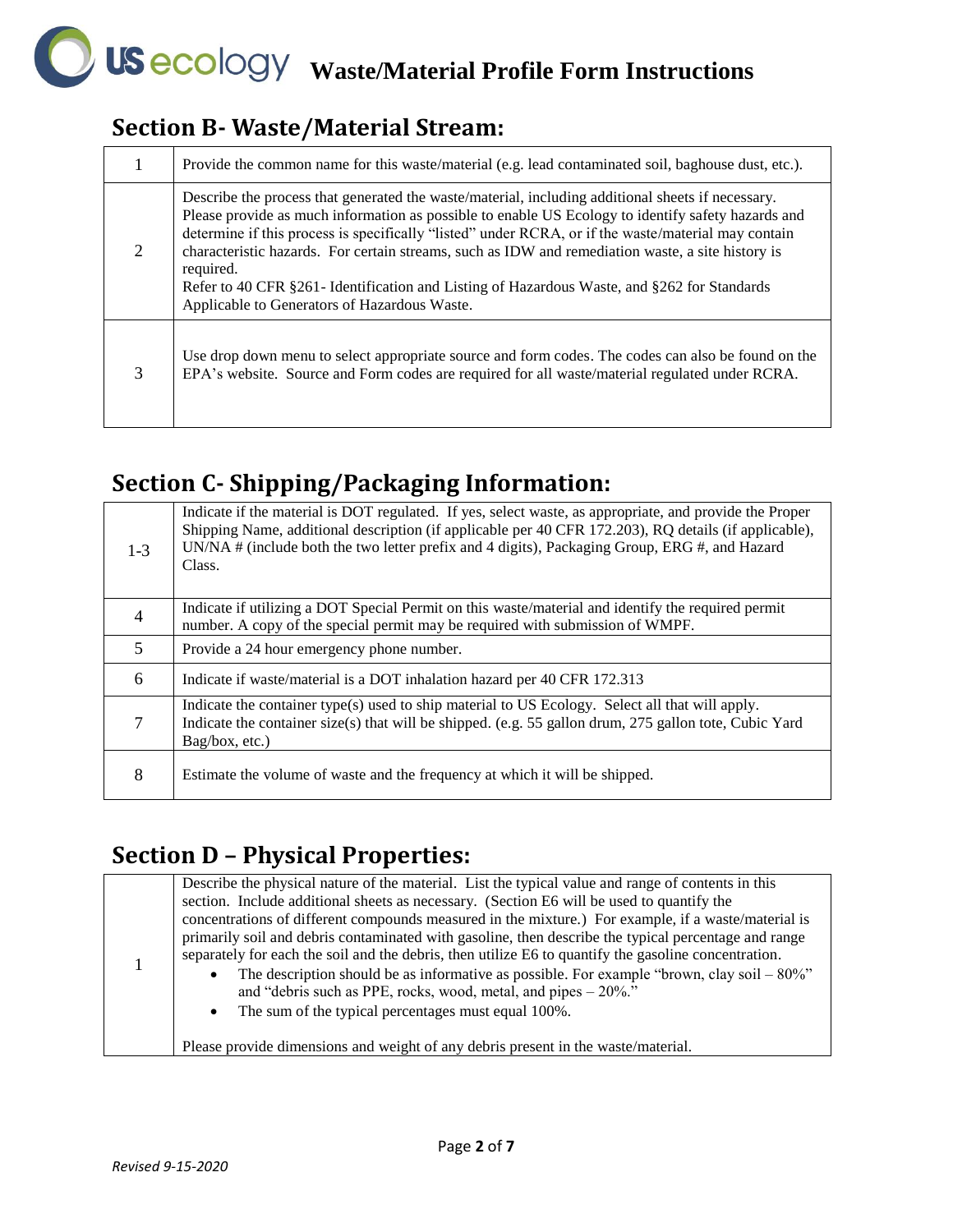# **Section D – Physical Properties (Continued):**

 $\Gamma$ 

| $2 - 5$        | Complete these questions related to the physical appearance and odor of the waste/material. This will<br>enable US Ecology to perform a visual confirmation that the waste/material received matches the<br>WMPF upon arrival at the facility.                                                                                                                                                                                                              |
|----------------|-------------------------------------------------------------------------------------------------------------------------------------------------------------------------------------------------------------------------------------------------------------------------------------------------------------------------------------------------------------------------------------------------------------------------------------------------------------|
| 6              | Indicate "yes" if the waste/material is a solid and "no" if the waste/material would pass through a<br>paint filter. Reference SW-846 Test Method 9095B for additional guidance on paint filter testing.<br>Indicate if there is any possibility of incidental liquids to be generated from the waste/material during<br>transport. This may include exposure to precipitation or liquid phase separation.                                                  |
| $\overline{7}$ | Check the appropriate box/boxes indicating the pH range. If multiple selections are needed, they must<br>be adjacent to each other. If the waste/material is aqueous and the pH is $\leq$ 2 or $\geq$ 12.5 the profile should<br>include a D002 RCRA waste code in E3. A pH range must be selected for all material. If the waste is<br>solid, please estimate the pH if mixed 50:50 with water.                                                            |
| 8              | Indicate the expected flash point of the waste/material and check the appropriate box indicating the<br>flash point range according to the methods specified in $\S 261.21(a)(1)$ . If multiple selections are<br>needed, they must be adjacent to each other. A liquid waste/material with a flash point below 140°F<br>should include a D001 RCRA waste code in E3.<br>Indicate the expected BTU/lb. value and or if it is greater or less than 5,000 BTU |
| 9              | Indicate if there are any handling or treatment issues with the waste/material. If there are, please<br>describe them here. For example: Was the waste/material rejected from an alternate facility and why<br>was it rejected? Has the waste stream ever been the cause or suspected cause of a fire or other adverse<br>reaction? Are there any special handling controls utilized by the generator to prevent adverse reactions<br>or prevent fires?     |

٦

#### **Sections E – Characterization & Chemical Composition:**

|   | For US Ecology Texas customers only, indicate whether the waste/material is considered "Industrial"<br>or "Non-Industrial" as defined in the State of Texas Regulations (Title 30, Part 01, §335.1).<br>If the waste/material is not being profiled for acceptance at the Texas facility, check N/A.<br>Add primary waste registered in STEERS if applicable<br>Indicate whether the waste/material is a residual waste in the state of Pennsylvania. If yes, please<br>include the state code(s) that apply. |
|---|---------------------------------------------------------------------------------------------------------------------------------------------------------------------------------------------------------------------------------------------------------------------------------------------------------------------------------------------------------------------------------------------------------------------------------------------------------------------------------------------------------------|
| 2 | Enter applicable state waste codes other than any TX or PA state codes already noted in question 1.<br>For guidance on state specific codes, please contact your customer service specialist.                                                                                                                                                                                                                                                                                                                 |
| 3 | Enter all applicable RCRA waste codes.<br>If None is selected for RCRA waste codes, please indicate if the waste/material is excluded from<br>being considered a solid waste or hazardous waste under 40 CFR $\S 261.4(a)$ , $\S 261.4(b)$ , or $\S 261.4(c)$ .<br>Include the RCRA regulation utilized for the exemption.                                                                                                                                                                                    |
| 4 | Indicate if Cyanide is used in the process. If a cyanide compound is utilized, Total and Amenable<br>Cyanide analysis is required. Reference SW-846 Test Method 9012B for additional guidance on<br>cyanide testing.                                                                                                                                                                                                                                                                                          |
| 5 | Enter the source of knowledge used to determine the composition and characteristics provided on the<br>WMPF. Check all boxes that apply. Please attach the appropriate information, such as lab results<br>and/or Safety Data Sheets (SDS/MSDS), that you relied on to support your responses.                                                                                                                                                                                                                |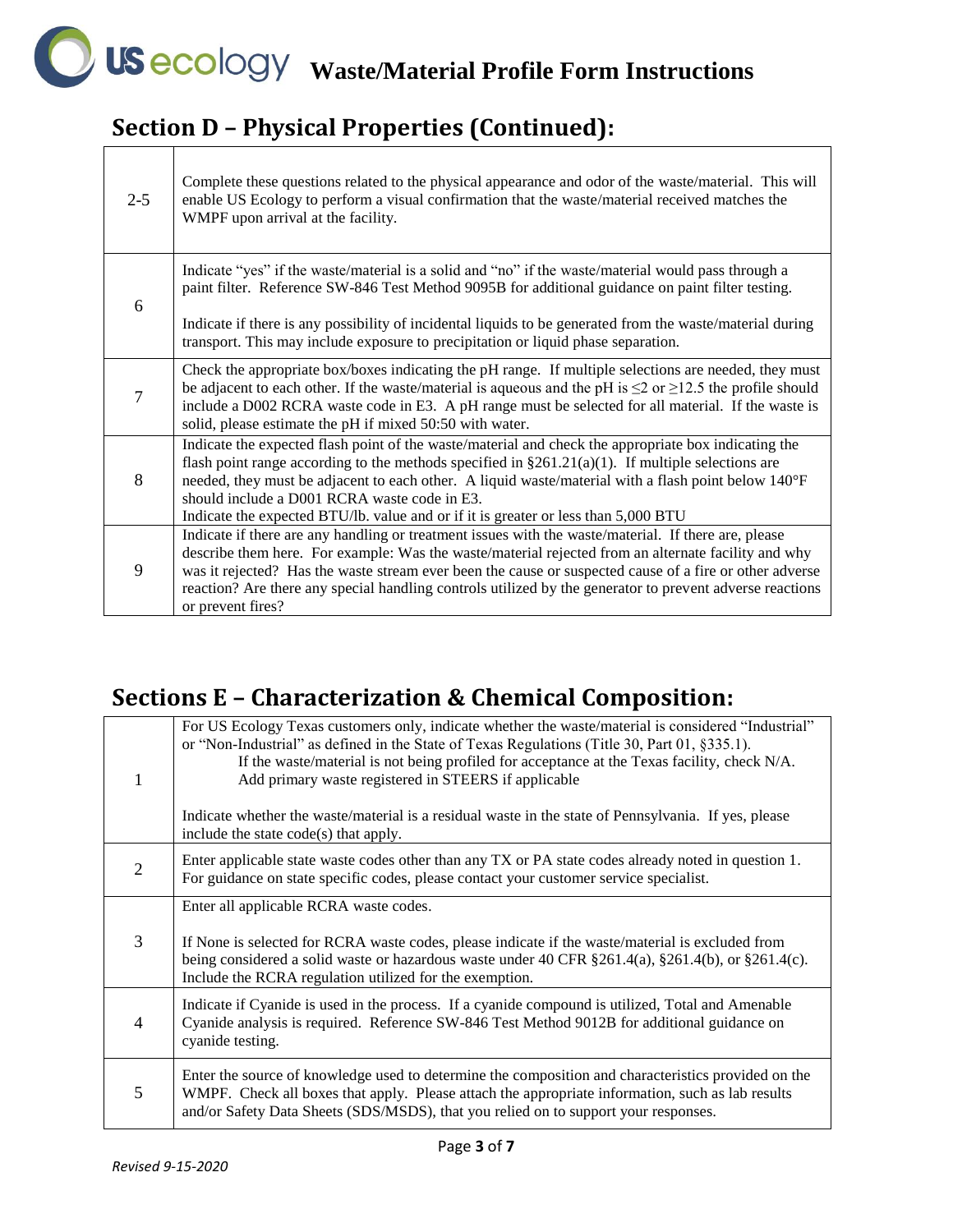### **Sections E – Characterization & Chemical Composition (Continued):**

| 6 | Use this section to identify important chemical constituents. From our earlier example (reference $D1$ ),<br>if a waste/material is primarily soil and debris and is contaminated with gasoline, this section would<br>be used to quantify the concentrations of gasoline compounds measured in the mixture.                                                                                                                                                                                                                                         |
|---|------------------------------------------------------------------------------------------------------------------------------------------------------------------------------------------------------------------------------------------------------------------------------------------------------------------------------------------------------------------------------------------------------------------------------------------------------------------------------------------------------------------------------------------------------|
|   | Chemical concentrations must include appropriate units of measure and differentiate TCLP results<br>from Total results. List the typical value and range of concentrations. For example: Benzene "typical"<br>value" - 50 mg/l Total and range 30-100. If additional space is needed, attach a separate list. Please<br>ensure all TRI reportable components are listed in this section with concentrations. Reference<br>https://www.epa.gov/toxics-release-inventory-tri-program/tri-listed-chemicals for additional guidance<br>on TRI chemicals. |
|   | Identify if the chemical concentrations exceed UHC for D001-D043 and LDR for all applicable waste<br>codes                                                                                                                                                                                                                                                                                                                                                                                                                                           |

### **Sections F – Additional Properties (If none apply, check "none")**

| 1              | Indicate whether the waste/material is explosive as defined in 40 CFR $\S 261.23(a)(6),(7)$ or (8). If yes,<br>please assess whether a D003 RCRA waste codes should be included in E3.                                                                                                                                                                                                                                                                                                               |
|----------------|------------------------------------------------------------------------------------------------------------------------------------------------------------------------------------------------------------------------------------------------------------------------------------------------------------------------------------------------------------------------------------------------------------------------------------------------------------------------------------------------------|
| $\overline{2}$ | Indicate whether the waste/material contains reactive sulfides and provide the estimated concentration.<br>If yes, please assess whether a D003 RCRA waste code should be included in E3 [refer to<br>§261.23(a)(5)].                                                                                                                                                                                                                                                                                |
| 3              | Indicate whether the waste/material is shock sensitive. Generally, shock sensitive materials should<br>have a D003 RCRA waste code included in E3.                                                                                                                                                                                                                                                                                                                                                   |
| 4              | Indicate whether the waste/material contains reactive cyanides and provide the estimated<br>concentration. If the waste/material contains reactive cyanides that cause the material to be classified<br>as D003, then the amenable portion of the cyanides will need to be determined. Amenable cyanides<br>are amenable to treatment by chlorination. Prior to land disposal, both the total and the amenable<br>cyanides must meet the LDR treatment standards (590 ppm and 30 ppm, respectively). |
| 5              | Indicate whether the waste/material is radioactive. If yes, then the Uniform Radioactive Waste<br>Acceptance Supplement must be completed. The supplement is available on the US Ecology website<br>(www.usecology.com) or from a customer service specialist.                                                                                                                                                                                                                                       |
| 6              | Indicate whether the waste/material is reactive and include why. If D003 is entered as a response to<br>E3, then question F1-F4 or F6 will need to be marked yes. F6 is utilized when the material is D003<br>for a reason not listed earlier (e.g. water or air reactive)                                                                                                                                                                                                                           |
| 7              | Indicate whether the waste/material is medical, infectious or biohazardous. If yes, US Ecology<br>customer service will follow-up to determine if the waste/material is acceptable under the requested<br>facility's site specific permit.                                                                                                                                                                                                                                                           |
| 8              | Indicate whether the waste/material contains PCB. If yes, then the PCB Supplement must be<br>completed. The supplement is available on the US Ecology website (www.usecology.com) or from a<br>customer service specialist.                                                                                                                                                                                                                                                                          |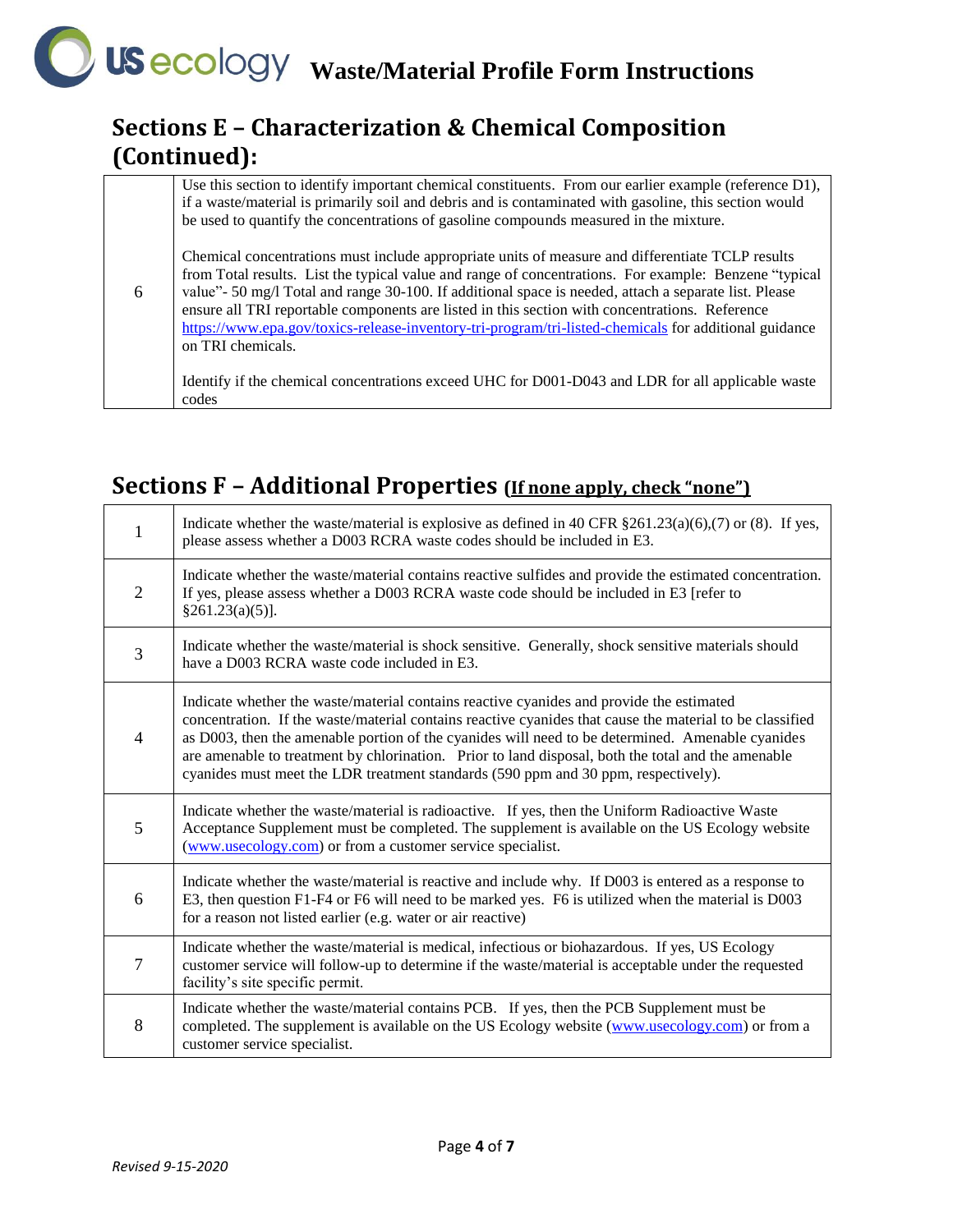# **WAS ACCOLOGY Waste/Material Profile Form Instructions**

# **Sections F – Additional Properties: (Continued)**

| 9  | Indicate whether the waste/material contains Dioxins or Furans. Generally, waste/material containing<br>either Dioxins or Furans should have a listed F, K, P or U RCRA waste code included in E3.                                                                                                                                                                                    |
|----|---------------------------------------------------------------------------------------------------------------------------------------------------------------------------------------------------------------------------------------------------------------------------------------------------------------------------------------------------------------------------------------|
| 10 | Indicate whether the waste/material contains any metal fines. If yes, please assess whether a D003<br>RCRA waste code should be included in E3.                                                                                                                                                                                                                                       |
| 11 | Indicate whether the waste/material is pyrophoric. If yes, please assess whether a D001 and/or D003<br>RCRA waste code should be included in E3.                                                                                                                                                                                                                                      |
| 12 | Indicate if the waste/material needs to be temperature controlled for transportation.                                                                                                                                                                                                                                                                                                 |
| 13 | Indicate whether the waste/material is thermally unstable. Thermally unstable waste/material would<br>be expected to undergo a violent change if heated.                                                                                                                                                                                                                              |
| 14 | Indicate if the waste/material contains biodegradable sorbents. If yes, the waste/material may require<br>treatment prior to landfill. If you are unsure if the sorbent is biodegradable, please check with your<br>customer service specialist.                                                                                                                                      |
| 15 | Indicate whether the waste/material is a compressed gas according to $\S261.21(a)(3)(i)$ . An ignitable<br>compressed gas should include a D001 RCRA waste code in E3. If yes, then the Compressed Gas<br>Cylinder Supplement must be completed. The supplement is available on the US Ecology website<br>(www.usecology.com) or from a customer service specialist.                  |
| 16 | Indicate whether the waste/material is considered a Used Oil per 40 CFR Part 279. If yes, then the<br>Used Oil Supplement must be completed. The supplement is available on the US Ecology website<br>(www.usecology.com) or from a customer service specialist.                                                                                                                      |
| 17 | Indicate whether the waste/material has oxidizer qualities. The waste/material may behave like an<br>oxidizer and not necessarily exhibit a characteristic of Ignitability (D001) or be considered an oxidizer<br>by DOT. Please ensure the oxidizer is listed in E6 with concentration values.                                                                                       |
| 18 | Indicate whether the waste/material contains tires. Tires must be quartered prior to acceptance.                                                                                                                                                                                                                                                                                      |
| 19 | Indicate if the waste/material contains organic peroxide. Please assess whether a D003 RCRA waste<br>codes should be included in E3.                                                                                                                                                                                                                                                  |
| 20 | Indicate if the waste/material contains Beryllium. Beryllium is acceptable for treatment but requires<br>additional review for health and safety concerns.                                                                                                                                                                                                                            |
| 21 | Indicate if the waste/material contains Asbestos. If yes, indicate if it is Friable or Non Friable. For<br>shipment, Asbestos must be adequately wetted (without free liquids) and placed in a leak tight<br>container or wrapping. Waste containers must comply with NESHAP Asbestos 40 CFR Part 61<br>Subpart M container standards - reference 40 CFR 61.145(c) and 40 CFR 61.150. |
| 22 | Indicate if the waste/material contains ammonia or ammonia compounds. These constituents and their<br>concentrations should be noted in question E6.                                                                                                                                                                                                                                  |
| 23 | Indicate if the waste/material is a Hazardous Secondary Material per 40 CFR Part 260.10. If yes,<br>complete the second question.                                                                                                                                                                                                                                                     |
| 24 | Indicate if the waste/material contains pharmaceuticals that are subject to a prescription. If yes, then<br>the Pharmaceutical Certification Supplement must be completed. The supplement is available on the<br>US Ecology website (www.usecology.com) or from a customer service specialist.                                                                                        |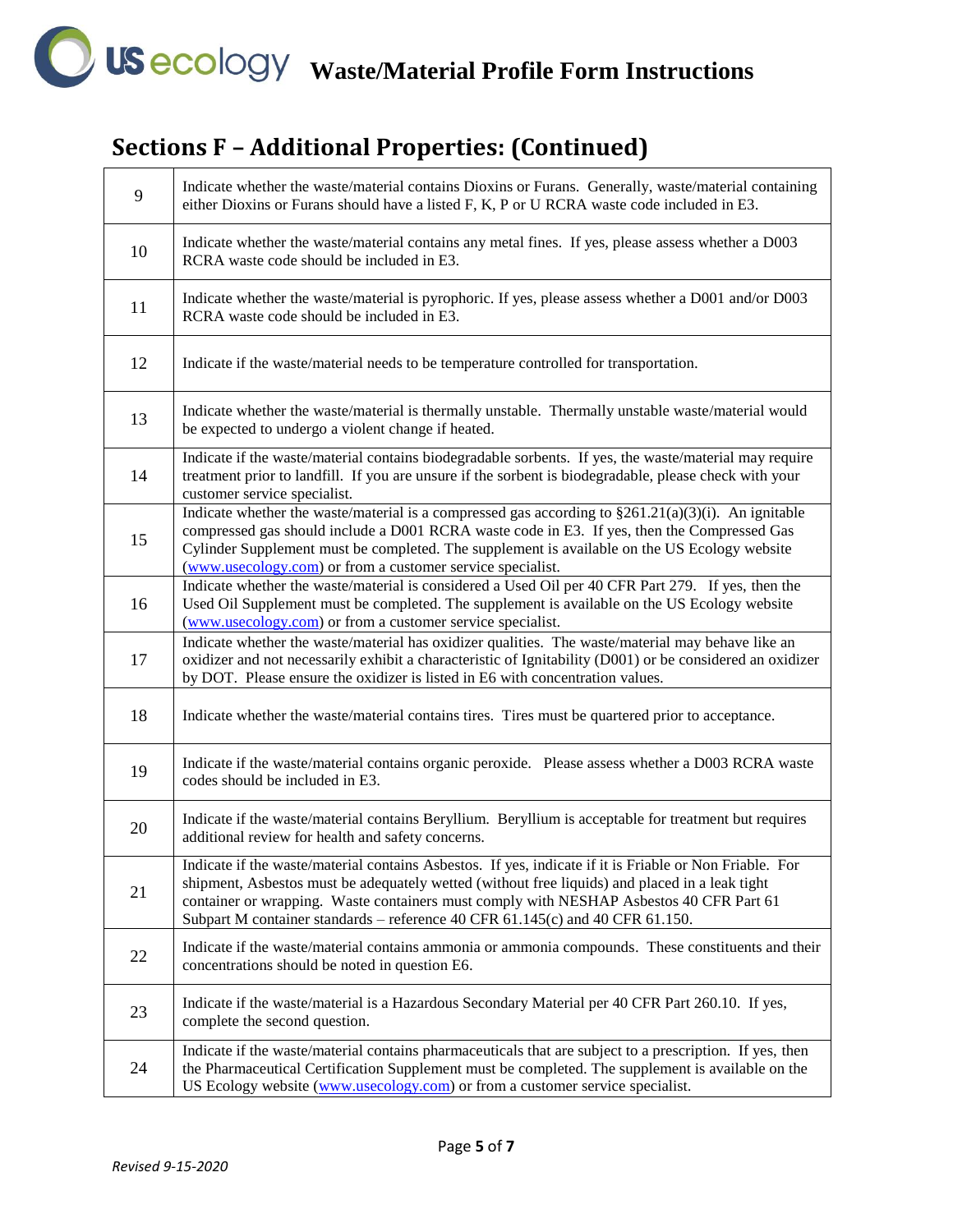**WAS ACCOLOGY Waste/Material Profile Form Instructions** 

┑

# **Section G – Regulatory Information:**

| 1            | Indicate whether the total concentration of Volatile Organic Compounds (VOCs) in the waste/material<br>is greater than or less than 500 ppm. Please ensure that this determination is consistent with the<br>maximum expected concentrations of specific VOCs listed in question E6 of the WMPF. The<br>regulations allow a determination of VOC concentration of the waste/material by either direct<br>measurement at the point of generation [§265.1084(a)(3)] or by process knowledge [§265.1084(a)(4)].<br>Supporting information may be requested by US Ecology if the determination of VOC concentration<br>is inconsistent with the sum of analytes presented in E6 of the WMPF.<br>For example: If the response to Question G1 indicated a VOC concentration less than<br>500ppm, however the sum of the individual constituents presented in question E6 of the<br>WMPF or supporting analytical indicate 300 ppm benzene and 350 ppm toluene, supporting<br>information would be necessary to support the VOC concentration determination.                                                                 |
|--------------|-----------------------------------------------------------------------------------------------------------------------------------------------------------------------------------------------------------------------------------------------------------------------------------------------------------------------------------------------------------------------------------------------------------------------------------------------------------------------------------------------------------------------------------------------------------------------------------------------------------------------------------------------------------------------------------------------------------------------------------------------------------------------------------------------------------------------------------------------------------------------------------------------------------------------------------------------------------------------------------------------------------------------------------------------------------------------------------------------------------------------|
| $\mathbf{2}$ | Indicate whether the waste/material has been treated after generation. This question is important for<br>determining the applicable LDR treatment standards.<br>For example: If a D002 only waste/material has been neutralized to remove the characteristic<br>of corrosivity and TCLP for cadmium is >0.11 but less than 1.0 mg/L, the waste/material will<br>be non-hazardous but still land disposal restricted, requiring treatment for the UHC of<br>cadmium.                                                                                                                                                                                                                                                                                                                                                                                                                                                                                                                                                                                                                                                   |
| 3            | Indicate the type of RCRA hazardous waste as a wastewater or non-wastewater. Indicate if the<br>alternative soil or debris treatment standards apply or if it meets LDR treatment standards.<br>Title 40 CFR $\S 268.2(f)$ specifies a wastewater as a waste that contains < 1% total organic carbon<br>$(TOC)$ and < 1% total suspended solids (TSS).<br>Title 40 CFR §268.2(d) specifies non-wastewater as a waste that exceeds 1% TOC or TSS.<br>Title 40 CFR §268.49 specifies alternative treatment standards only applicable to soil as defined in<br>§268.2. Please call a US Ecology customer service specialist if you have RCRA hazardous soils and<br>have questions as to the advantage of using the alternative soil treatment standards.<br>Title 40 CFR $\S 268.2(g)$ defines debris. In general, the debris must be solid with more than 50% of the<br>waste greater than 2.5 inches in size.<br>For example: Large rocks, manufactured objects, or tree stumps are considered debris.<br>Soil, sludge, smelter slag, lead acid batteries, cadmium batteries and intact containers are not<br>debris. |
| 4            | Indicate any applicable LDR Treatment Subcategories per 40 CFR §268.40.                                                                                                                                                                                                                                                                                                                                                                                                                                                                                                                                                                                                                                                                                                                                                                                                                                                                                                                                                                                                                                               |
| 5            | Indicate if the site or waste/material is subject to NESHAP/MACT Standards. If yes, indicate the<br>applicable subpart. For a complete list of regulated categories with corresponding subpart, reference<br>the EPA's website.                                                                                                                                                                                                                                                                                                                                                                                                                                                                                                                                                                                                                                                                                                                                                                                                                                                                                       |